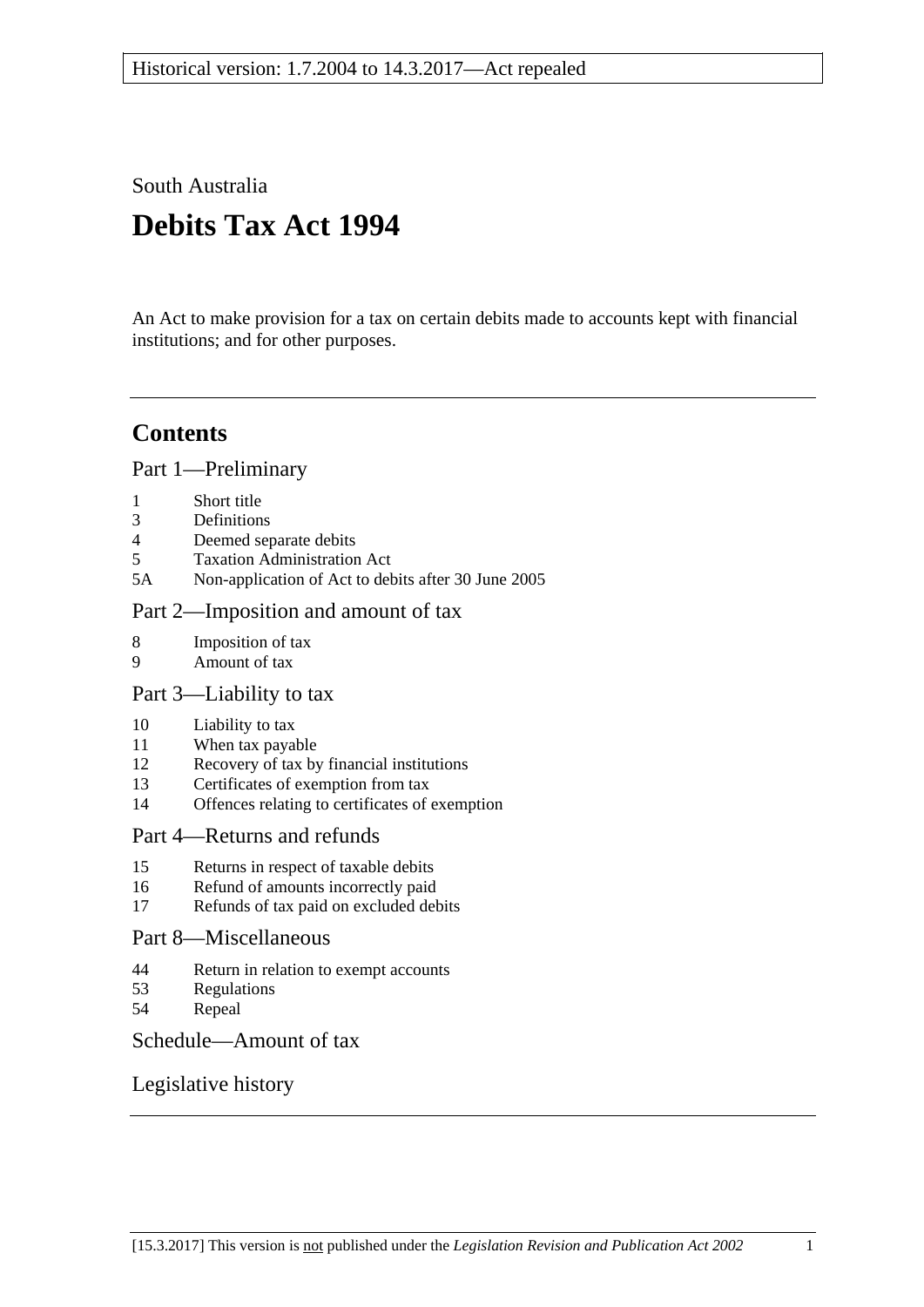#### <span id="page-1-0"></span>**The Parliament of South Australia enacts as follows:**

# **Part 1—Preliminary**

#### <span id="page-1-1"></span>**1—Short title**

This Act may be cited as the *Debits Tax Act 1994*.

#### <span id="page-1-3"></span><span id="page-1-2"></span>**3—Definitions**

(1) In this Act—

*account* means—

(a) an account kept with a financial institution, being an account to which payments by the financial institution in respect of cheques drawn on the financial institution by the account holder, or by any one or more of the account holders, may be debited; or

*account holder* means the person in whose name, or either or any of the persons in whose names, the account is kept;

*account transaction*, in relation to an account, means—

- (a) the payment of a cheque; or
- (c) the doing of any other act or thing,

that will result in the making of a debit to that account;

*assessment* means an assessment or reassessment by the Commissioner under Part 3 of the *[Taxation Administration Act](http://www.legislation.sa.gov.au/index.aspx?action=legref&type=act&legtitle=Taxation%20Administration%20Act%201996) 1996*;

*certificate of exemption* means a certificate under [section](#page-8-2) 13;

*cheque* has the same meaning as in the *Cheques Act 1986* of the Commonwealth;

*Commissioner* means the person appointed or acting as the Commissioner of State Taxation, and includes a person appointed or acting as a Deputy Commissioner of State Taxation (see Part 9 of the *[Taxation Administration Act](http://www.legislation.sa.gov.au/index.aspx?action=legref&type=act&legtitle=Taxation%20Administration%20Act%201996) 1996*);

*company* means a body corporate, a partnership or any other unincorporated association or body of persons;

*eligible debit* means a debit (other than an excluded debit or an exempt debit) made to an account;

*excepted goods*, in relation to a Department, authority, corporation or body, means goods, or goods included in a class of goods, that are declared by the regulations to be excepted goods;

*excepted services*, in relation to a Department, authority, corporation or body, means services, or services included in a class of services, that are declared by the regulations to be excepted services;

*excluded debit* means a debit—

- (a) made to an account kept with a financial institution in the name of—
	- (i) the Governor-General or the Governor of a State; or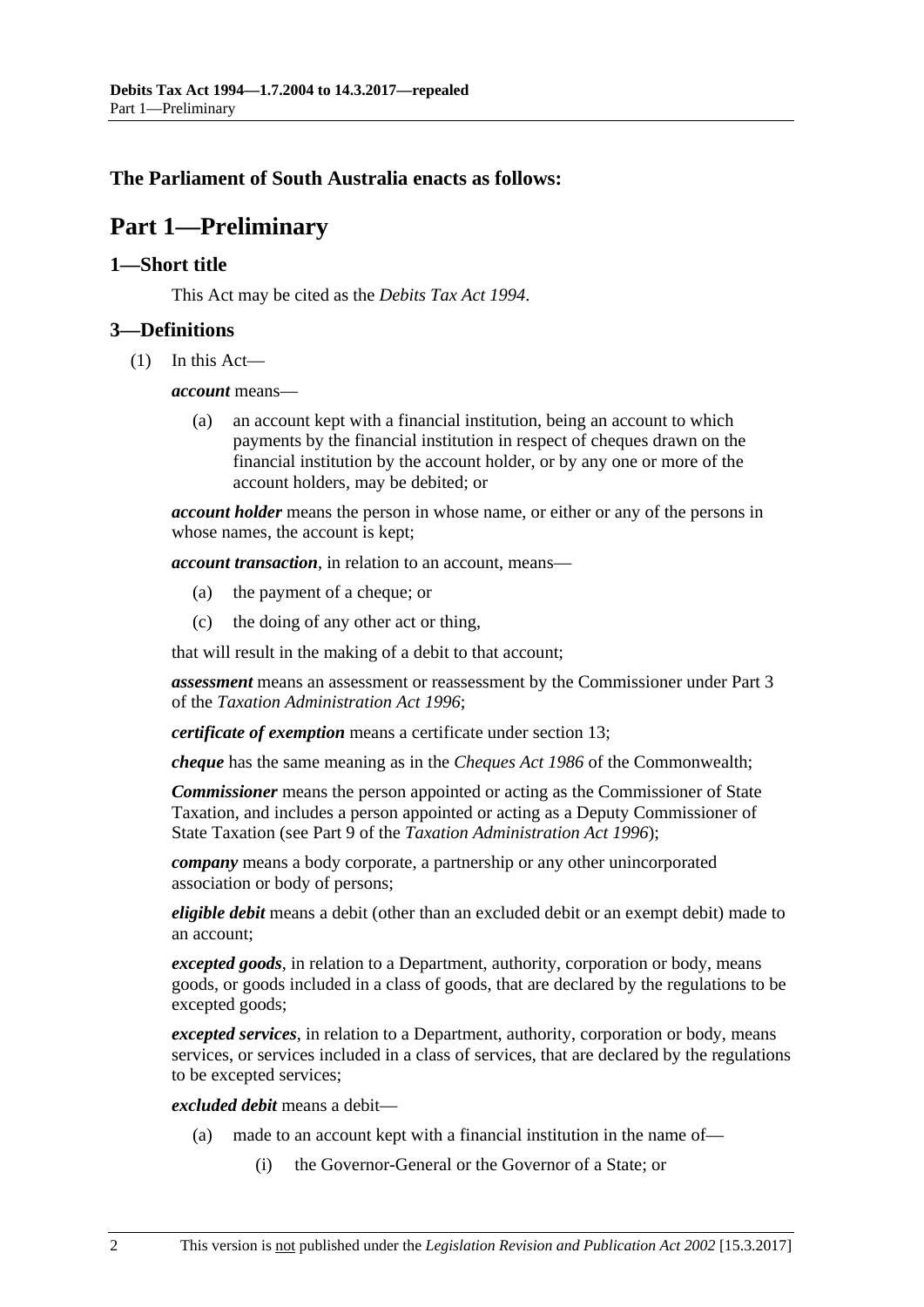- (ii) a government of a country other than Australia; or
- (iii) a person who, but for [section](#page-8-3)  $10(3)$ , would be entitled to exemption from the tax by virtue of any other law of the State of South Australia, being a debit made in relation to a transaction or transactions carried out by or on behalf of the person for purposes related wholly and exclusively to the person's private or domestic affairs, other than purposes related to activities that constitute the carrying on of a business by that person in Australia; or
- (iv) an organisation other than—
	- (A) a Department of the Government of the Commonwealth or of a State or Territory; or
	- (B) an authority of the Commonwealth or of a State or Territory; or
	- (C) a council within the meaning of the *[Local Government](http://www.legislation.sa.gov.au/index.aspx?action=legref&type=act&legtitle=Local%20Government%20Act%201934)  Act [1934](http://www.legislation.sa.gov.au/index.aspx?action=legref&type=act&legtitle=Local%20Government%20Act%201934)*,

that, but for [section](#page-8-3) 10(3), would be entitled to exemption from the tax by virtue of any other law of the State of South Australia, being a debit made in relation to a transaction or transactions carried out by or on behalf of the organisation wholly or exclusively in engaging in its official activities; or

- <span id="page-2-0"></span>(v) any of the following:
	- (A) a public benevolent or a religious institution;
	- (B) a public hospital or a hospital that is carried on by an association or other body of persons otherwise than for purposes of profit or gain to the individual members of that association or other body;
	- (C) a university, a government college or government school, or a college or school that is carried on by an association or other body of persons otherwise than for purposes of profit or gain to the individual members of that association or other body,

being a debit made in relation to a transaction or transactions carried out by or on behalf of the institution, hospital, university, college or school, as the case may be, wholly and exclusively in furtherance of its objects; or

- (vi) a society, institution or organisation that has been established, and is carried on, wholly and exclusively for the purpose of raising money for, or otherwise promoting the interests of, a specified institution, hospital, university, college or school referred to in [subparagraph](#page-2-0) (v), being a debit made in relation to a transaction or transactions carried out by or on behalf of that society, institution or organisation wholly and exclusively in furtherance of its objects; or
- <span id="page-2-1"></span>(vii) any of the following: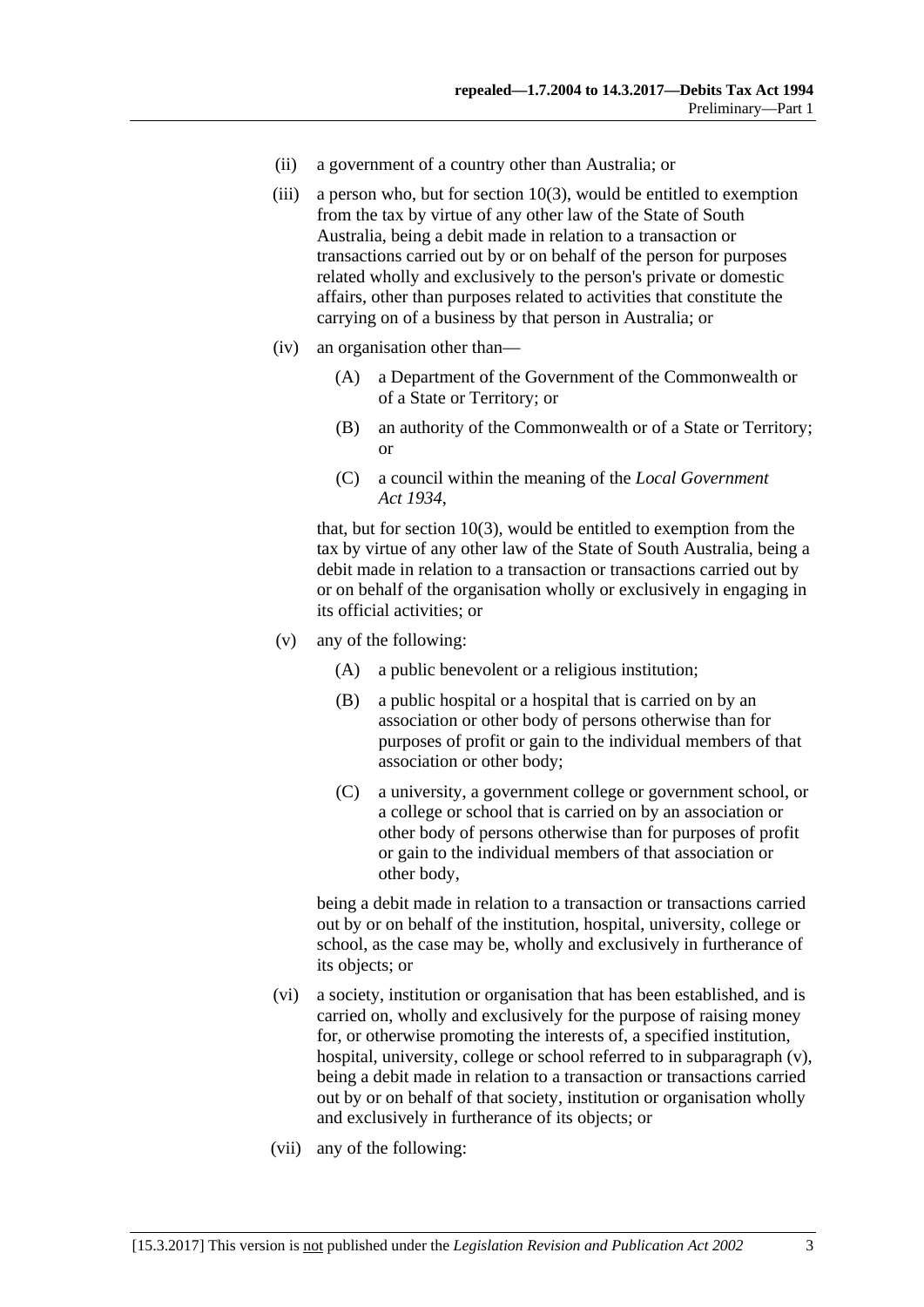- (A) a Department of the Government of the Commonwealth or of a State or Territory;
- (B) an authority of the Commonwealth or of a State or Territory;
- (C) a council within the meaning of the *[Local Government](http://www.legislation.sa.gov.au/index.aspx?action=legref&type=act&legtitle=Local%20Government%20Act%201934)  Act [1934](http://www.legislation.sa.gov.au/index.aspx?action=legref&type=act&legtitle=Local%20Government%20Act%201934)*,

other than such a Department, authority, corporation or body the sole or principal function of which is to carry on an activity in the nature of a business (whether or not for profit), not being a debit made in relation to a transaction or transactions entered into by or on behalf of the Department, authority, corporation or body in connection with the carrying on of an activity (other than an activity that forms a minor or insignificant part of the functions of the Department, authority, corporation or body) in the nature of a business (whether or not for profit); or

- (viii) an authority of the Commonwealth, or of a State or Territory, that is prescribed for the purposes of this subparagraph; or
- (ix) an organisation that is established by an agreement to which Australia is a party and which obliges Australia to grant that organisation an exemption from the tax, being a debit made in relation to a transaction or transactions carried out by or on behalf of the organisation wholly and exclusively in engaging in its official activities; or
- (x) a person who holds an office in an organisation established by an agreement to which Australia is a party and which obliges Australia to grant the holder of that office an exemption from the tax, being a debit made in relation to a transaction or transactions carried out by or on behalf of the person for purposes related wholly and exclusively to his or her private or domestic affairs, other than purposes related to activities that constitute the carrying on of a business by that person in Australia; or
- (b) made to an account kept with a financial institution (in this paragraph called the *account keeping institution*) in the name of another financial institution (in this paragraph called the *account holding institution*) where—
	- (i) either of the following conditions is satisfied:
		- (A) the business carried on by the account holding institution in South Australia consists wholly or principally of banking business;
		- (B) all debits made, or to be made, to the account are in connection with banking business carried on by the account holding institution in South Australia; and
	- (ii) the debit is not in connection with a cheque drawn on the account keeping institution by the account holding institution where the cheque was, at a time when it was incomplete, delivered by the account holding institution to a customer under an agreement under which the customer was authorised to fill up the cheque; or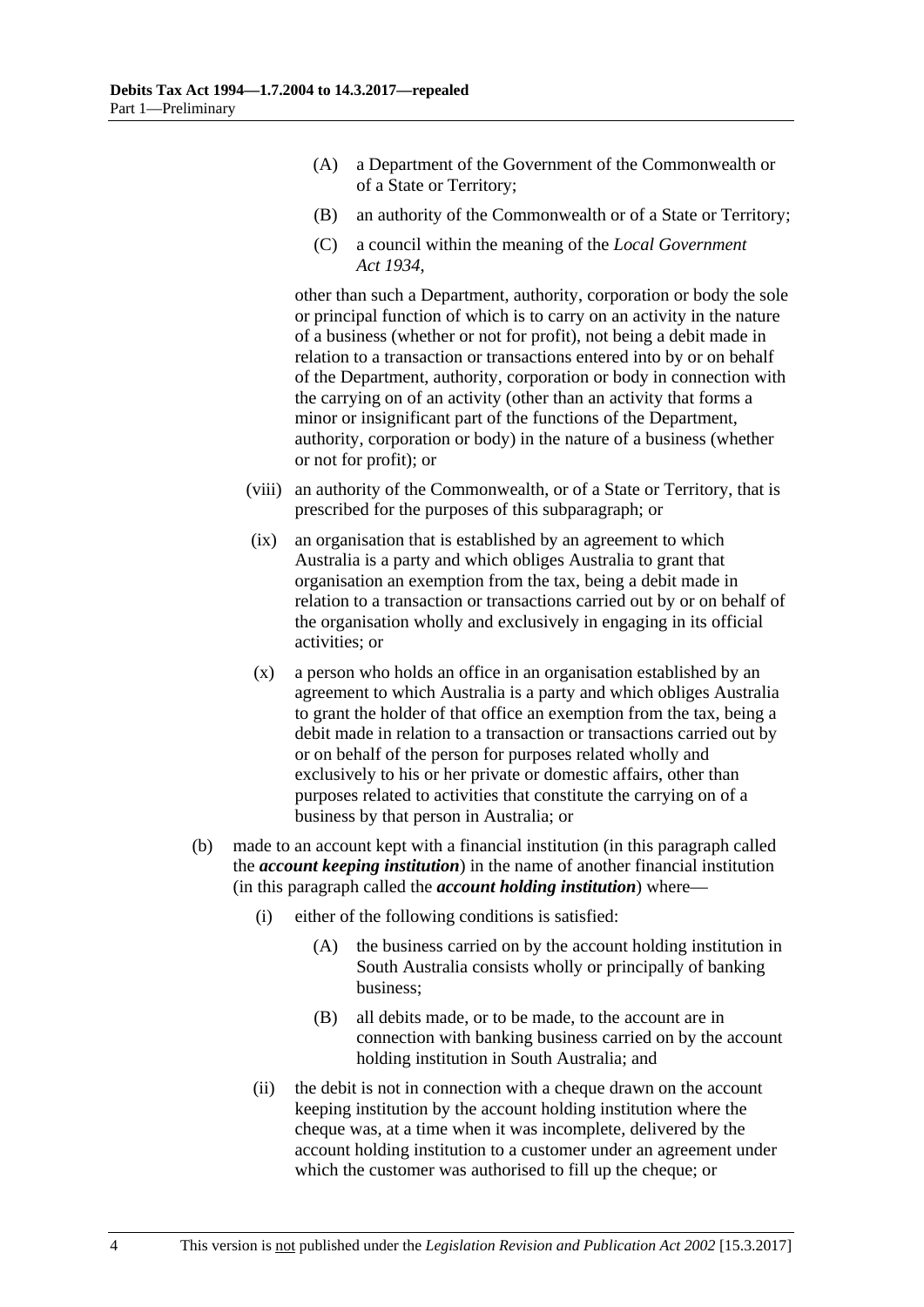- (c) the tax in respect of which cannot be recovered from the account holder or account holders by the financial institution with which the account is kept; or
- (d) that is made to an account kept with a financial institution that is an "offshore banking unit" (within the meaning of Division 11A of Part III of the *Income Assessment Act 1936* of the Commonwealth), being a debit made in relation to an "offshore banking activity" (within the meaning of section 121B of that Act); or
- (e) that is included in a kind or class of debits that is prescribed for the purposes of this paragraph;

*exempt account* means an account kept in South Australia in respect of which a certificate of exemption is in force;

*exempt debit*, in relation to an account, means a debit—

- (a) that is—
	- (i) made in error or to correct an error; or
	- (ii) required because of the dishonouring or stopping of a cheque; or
- (b) that is made for the purpose of deducting an amount under section 221 YHZC (1A) of the *Income Tax Assessment Act 1936* of the Commonwealth; or
- (c) that is made for the purpose of recovering from the account holder an amount equal to an amount of tax that the financial institution has paid or is liable to pay; or
- (d) that is made for the purpose of recovering from the account holder an amount in respect of an amount of duty paid or payable under the *[Financial](http://www.legislation.sa.gov.au/index.aspx?action=legref&type=act&legtitle=Financial%20Institutions%20Duty%20Act%201983)  [Institutions Duty Act](http://www.legislation.sa.gov.au/index.aspx?action=legref&type=act&legtitle=Financial%20Institutions%20Duty%20Act%201983) 1983*; or
- (e) that is included in a kind or class of debits that is prescribed for the purposes of this paragraph;

*financial institution* has the same meaning as in the *Cheques Act 1986* of the Commonwealth;

*goods* includes water, gas and electricity;

*incomplete*, in relation to a cheque, means wanting in a material particular necessary for the cheque to be, on its face, a complete cheque;

*month* means one of the 12 months of the year;

*person* includes—

- (a) a body politic; and
- (b) a body corporate; and
- (c) a partnership; and
- (d) any other unincorporated association or body of persons;

*tax* means tax imposed by this Act;

*taxable account* means an account (other than an exempt account) kept in South Australia;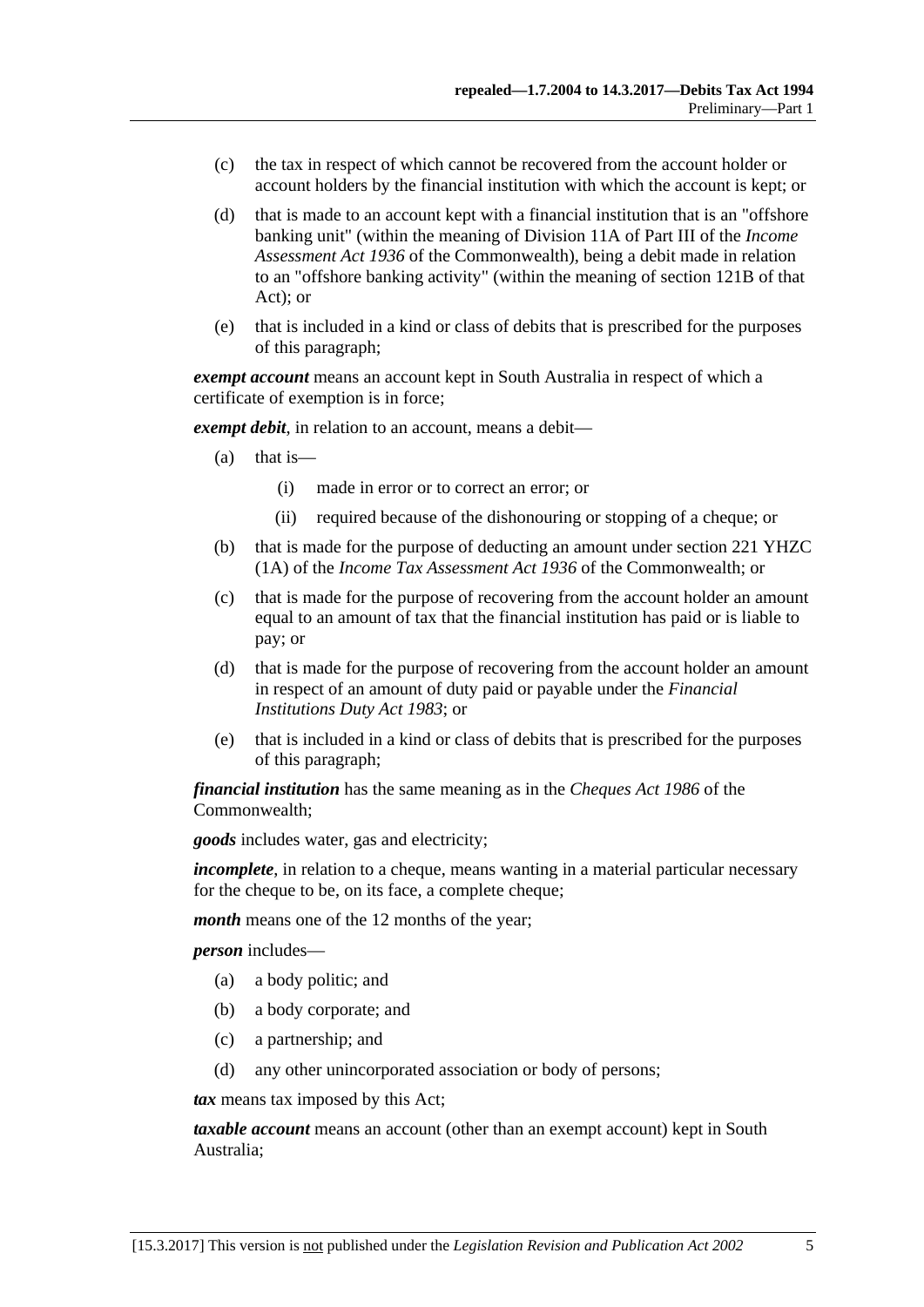*taxable debit* means a debit (other than an exempt debit) made to an account on or before 30 June 2005.

- (2) For the purposes of this Act, a person is to be taken to have been a resident of South Australia at a particular time if—
	- (a) in the case of a person other than a company—
		- (i) that person resided in South Australia at that time; or
		- (ii) except in the case where the Commissioner is satisfied that that person's permanent place of residence at that time was outside South Australia—that person was domiciled in South Australia at that time;
	- (b) in the case of a company being a body corporate incorporated at that time under a law other than the *Corporations Act 2001* of the Commonwealth—
		- (i) the company was incorporated in South Australia at that time; or
		- (ii) if the company was incorporated outside South Australia at that time, at that time the company carried on business in South Australia and either—
			- (A) had its central management and control in South Australia; or
			- (B) had its voting power controlled by shareholders who were residents of South Australia; or
	- (ba) in the case of a company being a body corporate incorporated at that time under the *Corporations Act 2001* of the Commonwealth—
		- (i) the company was, under that Act, taken to be registered in South Australia at that time; or
		- (ii) if the company was, under that Act, taken to be registered outside South Australia at that time, at that time the company carried on business in South Australia and either—
			- (A) had its central management and control in South Australia; or
			- (B) had its voting power controlled by shareholders who were residents of South Australia; or
	- (c) in the case of a company being a partnership or other unincorporated association or body of persons—any member of the partnership or other association or body was a resident of South Australia at that time.
- (3) Where a debit made to an account is subsequently reversed, the debit is, for the purposes of this Act, to be taken to be, and to have always been, an exempt debit.
- (4) For the purposes of this Act, if a Department, authority, corporation or body referred to in [paragraph](#page-2-1) (a)(vii) of the definition of *excluded debit* in [subsection](#page-1-3) (1) supplies goods (other than excepted goods) or provides services (other than excepted services) to the public for payment, the supply of those goods or the provision of those services by the Department, authority, corporation or body is to be taken to constitute the carrying on of an activity in the nature of a business by the Department, authority, corporation or body.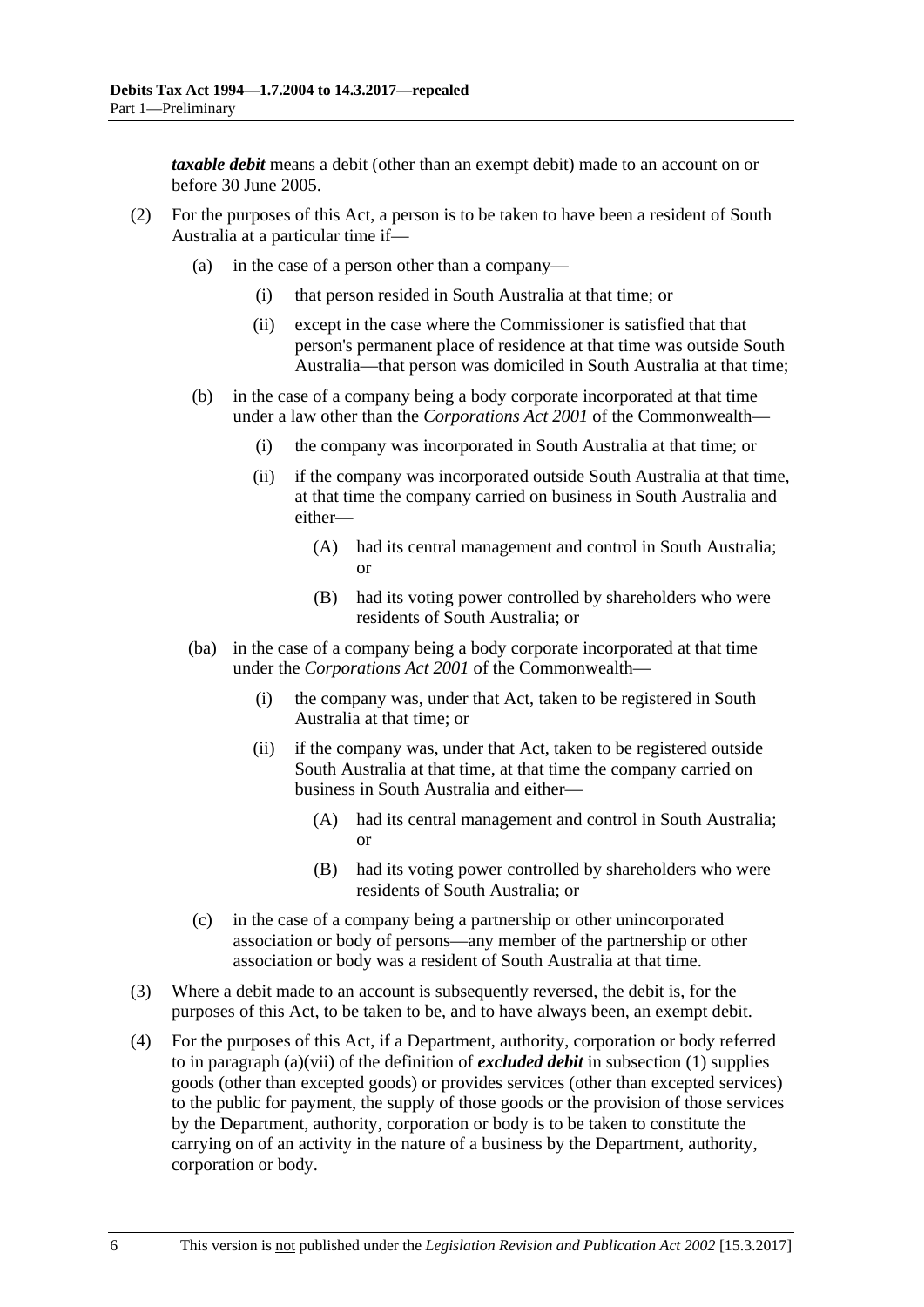- (6) Where—
	- (a) this Act provides that an account holder or person is guilty of an offence; and
	- (b) the account holder or person is a partnership or an unincorporated association or other body of persons,

that reference to the account holder or person is—

- (c) in the case of a partnership—to be read as a reference to each member of the partnership; and
- (d) in the case of another unincorporated association or other body of persons—to be read as a reference to each member of the committee of management of the association or body.
- (7) Where a liability is imposed on a person, being a partnership or other unincorporated association or body of persons, to pay any tax or other amount under this Act or any penalty tax or interest under Part 5 of the *[Taxation Administration Act](http://www.legislation.sa.gov.au/index.aspx?action=legref&type=act&legtitle=Taxation%20Administration%20Act%201996) 1996*, that liability is to be taken to be imposed jointly and severally on the persons who are the members of the partnership or other association or body at the time when the liability arises.
- (9) A reference in this Act to an account kept with a financial institution includes a reference to an account kept by way of withdrawable share capital in, or money deposited with, the institution.

#### <span id="page-6-0"></span>**4—Deemed separate debits**

For the purposes of this Act, a debit that, but for this section, would be a single debit made to an account in respect of two or more account transactions is to be treated as being separate debits in relation to each of those account transactions.

#### <span id="page-6-1"></span>**5—Taxation Administration Act**

This Act should be read together with the *[Taxation Administration Act](http://www.legislation.sa.gov.au/index.aspx?action=legref&type=act&legtitle=Taxation%20Administration%20Act%201996) 1996* which makes provision for the administration and enforcement of this Act and other taxation laws.

#### <span id="page-6-2"></span>**5A—Non-application of Act to debits after 30 June 2005**

This Act does not apply to a debit made to an account after 30 June 2005.

# <span id="page-6-3"></span>**Part 2—Imposition and amount of tax**

#### <span id="page-6-4"></span>**8—Imposition of tax**

- (1) Tax is imposed in respect of—
	- (a) each taxable debit of not less than \$1 made to a taxable account; and
	- (b) each eligible debit of not less than \$1 made to an exempt account; and
	- (c) each eligible debit of not less than \$1 made to an account kept outside South Australia if—
		- (i) at the time when the debit is made, the person in whose name, or either or any of the persons in whose names, the account is kept is a resident of South Australia; and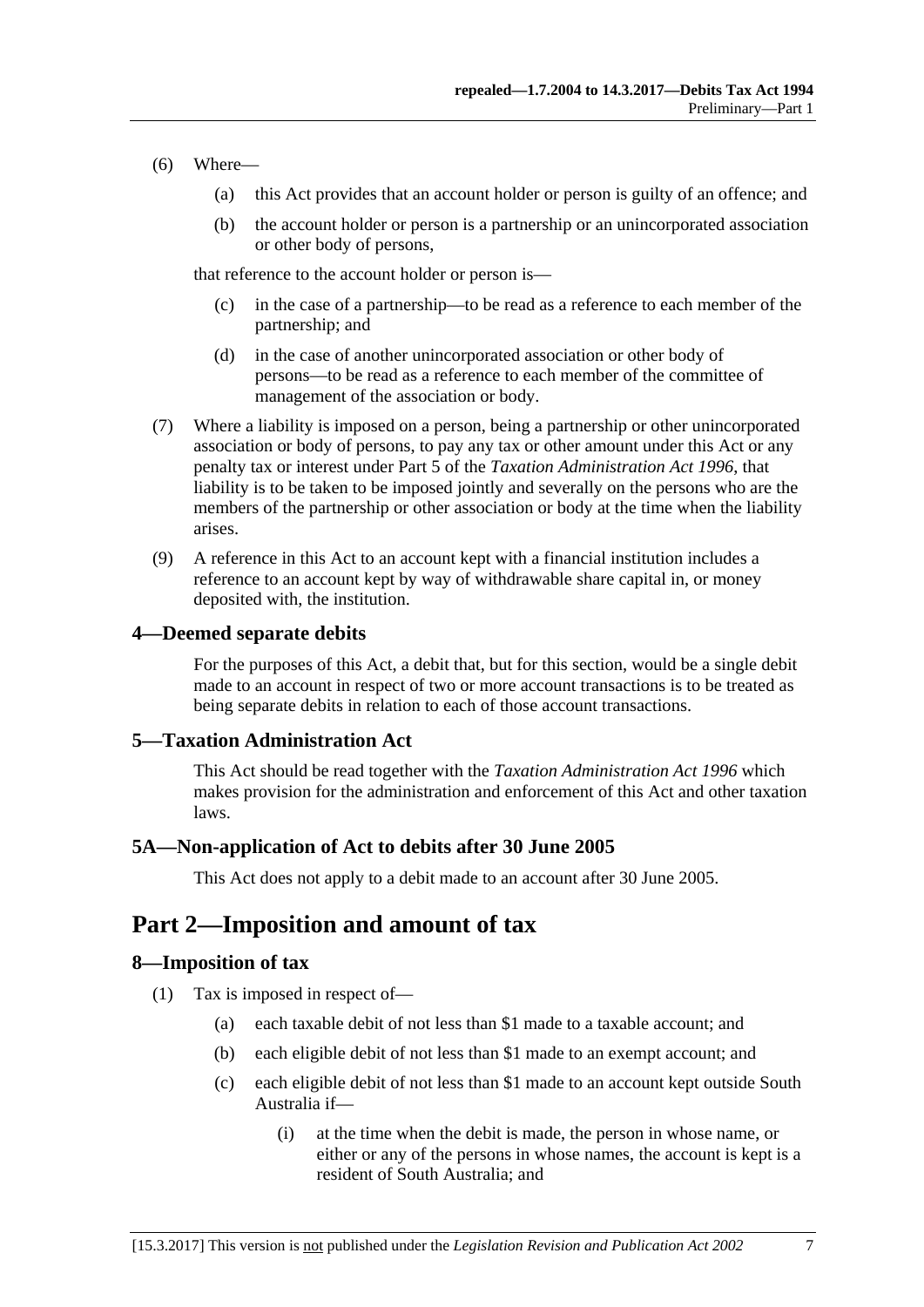- <span id="page-7-3"></span>(ii) it would be concluded that the account was used in connection with the transaction that resulted in the debit for the purpose, or for purposes that included the purpose, of enabling—
	- (A) the person in whose name, or either or any of the persons in whose names, the account is kept; or
	- (B) any other person,

to avoid liability for payment of the tax that would have been imposed if the debit that resulted from that transaction had been made to an account kept in South Australia.

- (2) A reference in this section to a debit made to an account kept outside South Australia includes a reference to a debit made to an account (in this subsection called a *customer's account*) kept outside South Australia with a building society, credit union or similar body (including an account kept by way of withdrawable share capital in, or money deposited with, the body) where—
	- (a) another account is kept with a financial institution in the name of the body; and
	- (b) the customer's account has characteristics such that a cheque may be drawn on the financial institution by the body and, at a time when it is incomplete, be delivered by the body to a customer under an agreement under which—
		- (i) the customer is authorised to fill up the cheque; and
		- (ii) the body is authorised, for the purpose of making a payment to the financial institution to enable the financial institution to honour the cheque, to debit the customer's account.
- (3) The conclusion referred to in [subsection](#page-7-3)  $(1)(c)(ii)$  may not be drawn if, under a law of the place where the account is kept, the person concerned would be liable, in relation to the use of the account, to pay tax of a similar kind to the tax imposed by this section.

#### <span id="page-7-0"></span>**9—Amount of tax**

The amount of tax in respect of a taxable debit or eligible debit is the amount set out in Column 2 of the [Schedule](#page-12-4) opposite to the reference in Column 1 of the [Schedule](#page-12-4) to the range of amounts within which the amount of that debit is included.

# <span id="page-7-1"></span>**Part 3—Liability to tax**

#### <span id="page-7-2"></span>**10—Liability to tax**

- (1) A financial institution with which a taxable account is kept and the account holder (or, if there are two or more account holders, those account holders) are jointly and severally liable to pay the tax imposed by this Act on a taxable debit made to the account.
- <span id="page-7-4"></span>(2) The account holder of an account other than a taxable account is liable (or, if there are two or more account holders, those account holders are jointly and severally liable) to pay the tax imposed by this Act on an eligible debit made to the account.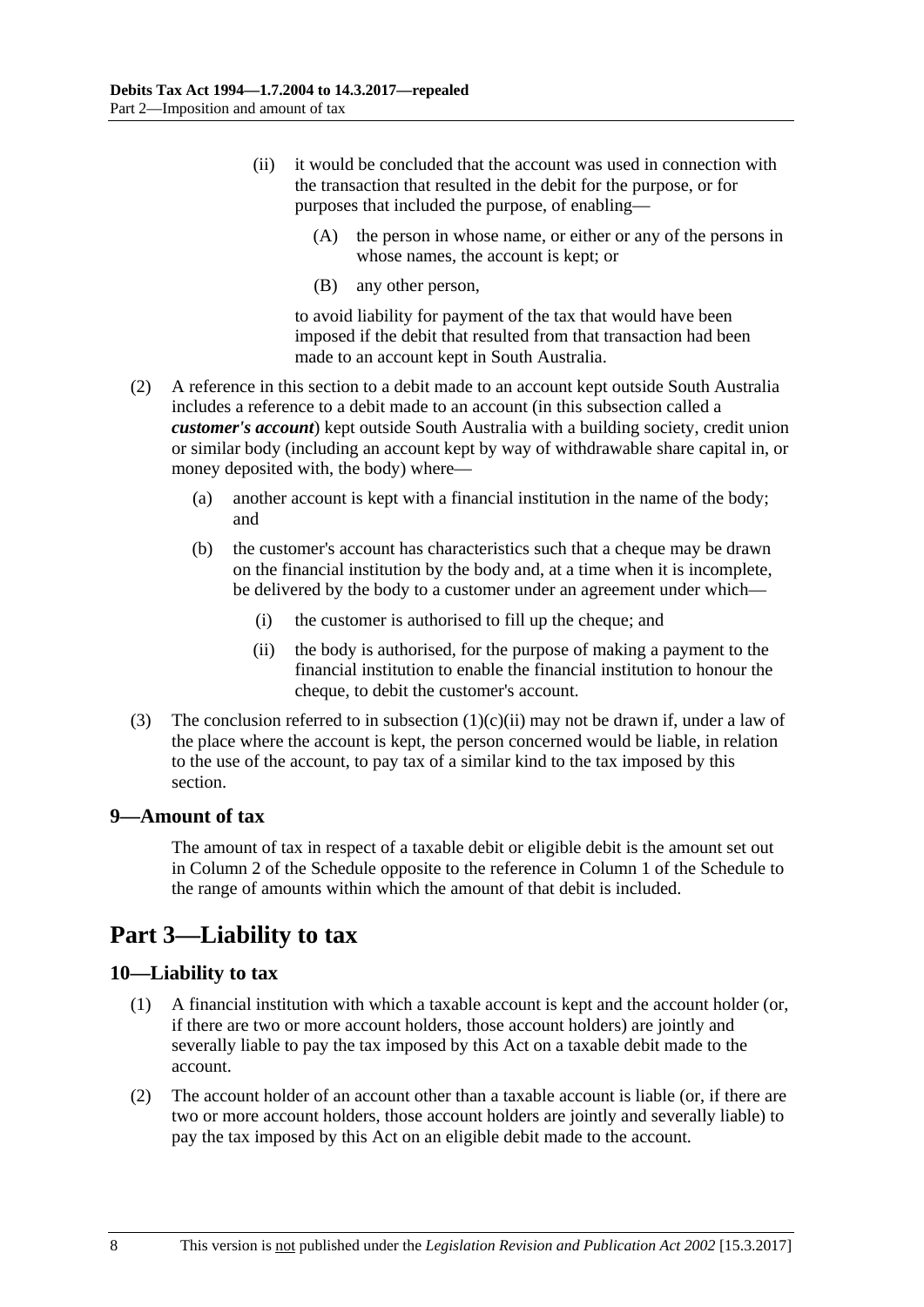<span id="page-8-3"></span>(3) A law, or a provision of a law, that purports to exempt a person from liability to pay a tax which could be taken to include tax imposed by this Act is not to be construed as exempting that person from liability to pay tax imposed by this Act unless that law or provision expressly exempts a person from liability to pay tax imposed by this Act.

#### <span id="page-8-0"></span>**11—When tax payable**

- (1) Tax payable on a taxable debit to a taxable account must be paid not later than 14 days after the end of the month during which the debit was made to the account.
- (2) The amount specified in an assessment by the Commissioner as tax payable on an eligible debit to an account other than a taxable account must be paid not later than the day specified in the assessment, being a day not less than 14 days—
	- (a) after the day on which the assessment is served on the person or persons liable to pay the tax; or
	- (b) if there are two or more persons liable to pay the tax and the assessment is served on them on different days—after the earlier or earliest of those days.

#### <span id="page-8-4"></span><span id="page-8-1"></span>**12—Recovery of tax by financial institutions**

- (1) Where a financial institution pays tax in respect of a taxable debit made to a taxable account kept with the financial institution, the account holder is liable (or, if there are two or more account holders, those account holders are jointly and severally liable) to pay to the financial institution an amount equal to that tax and the financial institution may recover that amount from that account holder (or from either or any of those account holders) as a debt due to the financial institution by action in a court of competent jurisdiction.
- (2) An account holder is not (or account holders are not) liable to pay to a financial institution under [subsection](#page-8-4) (1) an amount in respect of an amount of tax that the Commissioner has refunded to the financial institution.
- (3) A financial institution may debit an account with an amount that the account holder is (or the account holders are) liable to pay to the financial institution under [subsection](#page-8-4)  $(1)$ .
- (4) Where a financial institution would, but for this section, have power to enter into an agreement or arrangement with the account holder or account holders of a taxable account kept with the financial institution under which the financial institution would be entitled to recover from the account holder or account holders, whether by debiting the account or otherwise, amounts equal to amounts of tax that the financial institution is or becomes liable to pay in respect of taxable debits that have been or are made to that account, nothing in this section prevents the financial institution from entering into such an agreement or arrangement.

#### <span id="page-8-2"></span>**13—Certificates of exemption from tax**

- (1) Where an account holder in respect of an account kept in South Australia applies to the Commissioner in accordance with this section for the issue of a certificate of exemption in relation to the account—
	- (a) if the Commissioner is satisfied that all debits made, or to be made, to the account are, or are likely to be, either excluded debits or exempt debits—the Commissioner must issue a certificate of exemption in relation to the account; or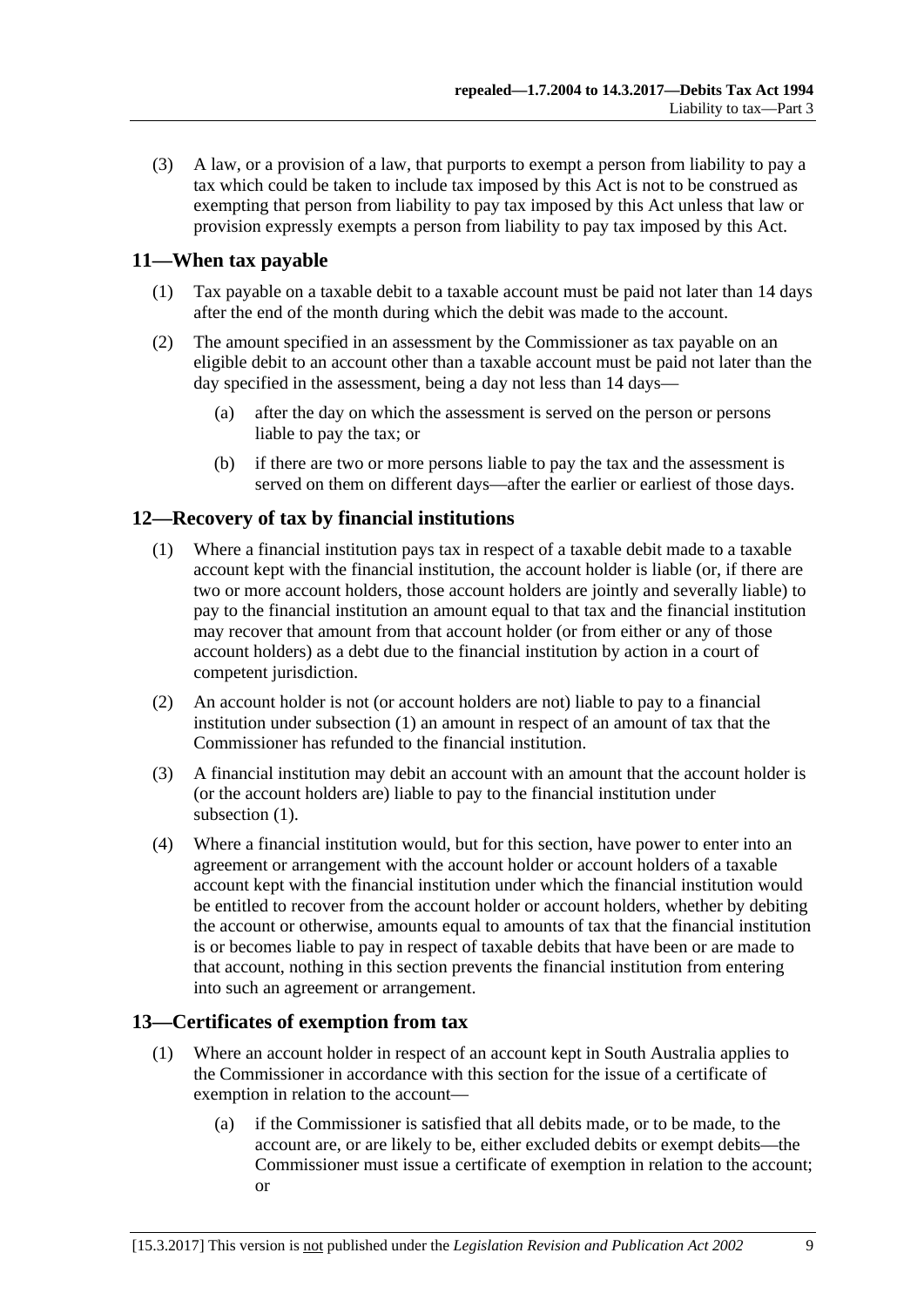- (b) if the Commissioner is not so satisfied—the Commissioner must refuse the application and must cause notice in writing of the decision in relation to the application to be served, by post or otherwise, on the person who made the application.
- (2) A certificate of exemption remains in force until the expiration of the day specified in the certificate as the day of expiry of the certificate or, if no day is specified as the day of expiry of the certificate, until the certificate ceases to be in force by virtue of [subsection](#page-9-0)  $(6)$ .
- (3) Where the Commissioner—
	- (a) is notified by the account holder, or either or any of the account holders, of an exempt account that an eligible debit has been, or is to be, made to the account; or
	- (b) becomes satisfied that an eligible debit has been, or is to be, made to an exempt account,

the Commissioner has a discretionary power to revoke the certificate by notice in writing.

- <span id="page-9-2"></span>(4) Subject to [subsection](#page-9-1) (5), where—
	- (a) an eligible debit has been made to an exempt account; or
	- (b) the account holder (or one or more of the account holders) of an exempt account expects (or expect) that an eligible debit will be made to the exempt account within the ensuing period of 30 days,

the account holder (or each of the account holders) of the exempt account must, within 7 days, notify the Commissioner in writing accordingly.

Maximum penalty: \$10 000.

- <span id="page-9-1"></span>(5) Where—
	- (a) there are two or more account holders of an exempt account; and
	- (b) one of those account holders notifies the Commissioner in accordance with [subsection](#page-9-2) (4) of an eligible debit to, or expected to be made to, the exempt account,

the other account holder (or account holders) are not required to notify the Commissioner under that subsection of the eligible debit.

- (5a) If the Commissioner is not notified of the making of an eligible debit to an exempt account as required under [subsection](#page-9-2) (4), then, for the purposes of Part 5 of the *[Taxation Administration Act](http://www.legislation.sa.gov.au/index.aspx?action=legref&type=act&legtitle=Taxation%20Administration%20Act%201996) 1996*—
	- (a) that failure is to be taken to have been a tax default; and
	- (b) interest and penalty tax (if any) are to be calculated by reference to the tax payable on the eligible debit as if it had been required to be paid within 7 days after the eligible debit was made to the exempt account.
- <span id="page-9-0"></span>(6) Where the Commissioner has revoked a certificate of exemption in relation to an account, the Commissioner must serve notice of that revocation—
	- (a) on the account holder (or, if there are two or more account holders, on each of them); and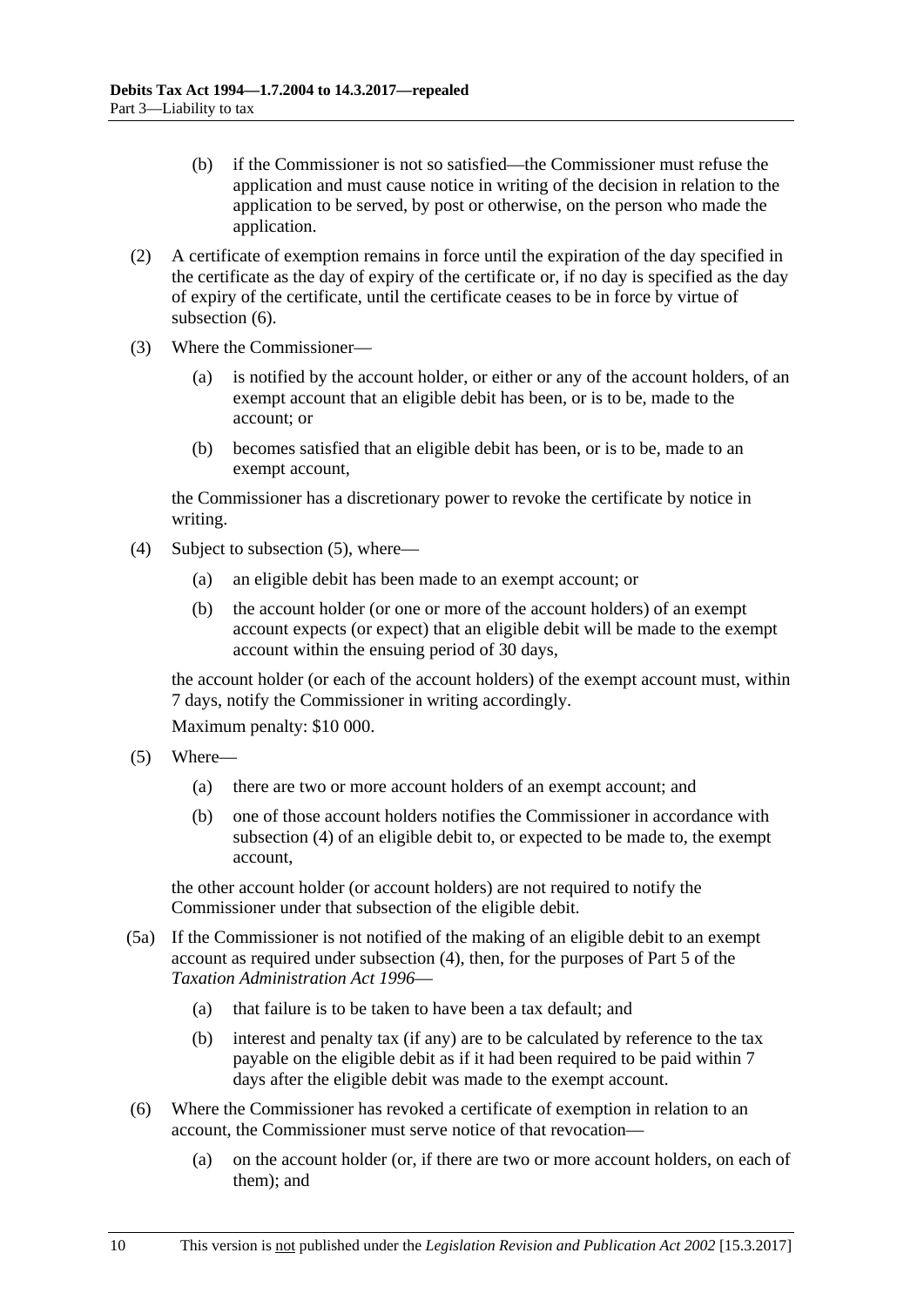(b) on the financial institution with which the account is kept,

and, despite the fact that any day of expiry shown on the certificate has not occurred, the certificate ceases to be in force in relation to the account when the notice is served on the financial institution.

(7) An application made for the issue of a certificate of exemption must be in writing and the person making the application must furnish such information as the Commissioner requires in connection with the consideration of that application.

#### <span id="page-10-3"></span><span id="page-10-0"></span>**14—Offences relating to certificates of exemption**

- (1) A person must not—
	- (a) forge a certificate or utter a certificate knowing it to be forged; or
	- (b) without lawful authority, alter or sign a certificate; or
	- (c) deliver a document (not being a certificate) that purports to be a certificate; or
	- (d) knowingly represent that a certificate is in respect of an account other than the account in respect of which the certificate was issued.

Maximum penalty: \$10 000 or imprisonment for 2 years, or both.

(2) In [subsection](#page-10-3)  $(1)$ —

*certificate* means a certificate of exemption.

### <span id="page-10-1"></span>**Part 4—Returns and refunds**

#### <span id="page-10-5"></span><span id="page-10-2"></span>**15—Returns in respect of taxable debits**

- (1) If, in any month, a taxable debit is made to a taxable account kept with a financial institution, the financial institution must, not later than 14 days after the end of that month or such later date as the Commissioner allows, lodge with the Commissioner a return, or, where [subsection](#page-10-4) (2) applies, returns, relating to all taxable debits made during that month to taxable accounts kept with the financial institution.
- <span id="page-10-4"></span>(2) A financial institution may, with the consent of the Commissioner, lodge separate returns under [subsection](#page-10-5) (1) in relation to taxable debits made to taxable accounts kept with a particular branch or branches of the financial institution.
- <span id="page-10-6"></span>(3) Where the Commissioner has reason to believe that an account holder is liable to pay tax by virtue of [section](#page-7-4) 10(2) in respect of an eligible debit or eligible debits made to an account, the Commissioner may, by notice in writing, require that account holder to lodge with the Commissioner, within a time specified in the notice, not being a time earlier than 21 days after the day on which the notice is given, a return relating to all eligible debits in respect of which that account holder is liable to pay tax by virtue of [section](#page-7-4) 10(2) during the period specified in the notice.
- (3a) If a return is not lodged with the Commissioner as required under [subsection](#page-10-6) (3) relating to eligible debits in respect of which an account holder is liable to pay tax by virtue of [section](#page-7-4) 10(2), then, for the purposes of Part 5 of the *[Taxation Administration](http://www.legislation.sa.gov.au/index.aspx?action=legref&type=act&legtitle=Taxation%20Administration%20Act%201996)  Act [1996](http://www.legislation.sa.gov.au/index.aspx?action=legref&type=act&legtitle=Taxation%20Administration%20Act%201996)*—
	- (a) that failure is to be taken to have been a tax default; and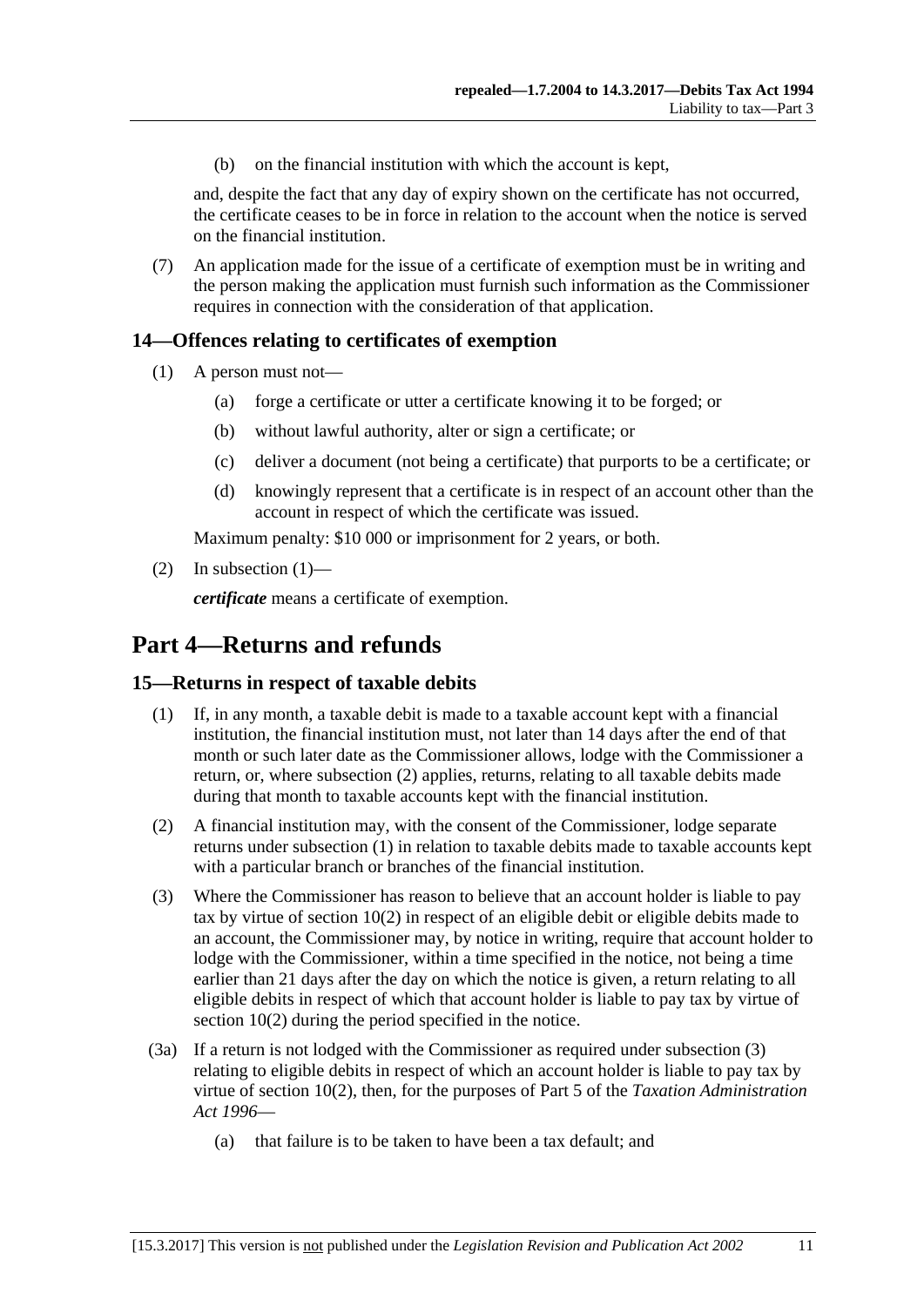(b) interest and penalty tax (if any) are to be calculated by reference to the tax payable on the eligible debits as if the tax had been required to be paid within the time within which the return was required to be lodged with the Commissioner.

#### <span id="page-11-2"></span><span id="page-11-0"></span>**16—Refund of amounts incorrectly paid**

- (1) An application under Part 4 of the *[Taxation Administration Act](http://www.legislation.sa.gov.au/index.aspx?action=legref&type=act&legtitle=Taxation%20Administration%20Act%201996) 1996* for a refund of tax that has been overpaid by a financial institution under this Act may be made (subject to that Part)—
	- (a) if the amount has not been recovered by the financial institution from an account holder—by the financial institution; or
	- (b) if the amount has been so recovered—by the account holder as if the account holder were the financial institution (and hence the taxpayer).
- (2) In the case of an application for a refund by an account holder as referred to in [subsection](#page-11-2) (1), the Commissioner is not to refuse to make the refund on the ground that the amount to be refunded has been passed on to the account holder.

#### <span id="page-11-1"></span>**17—Refunds of tax paid on excluded debits**

- (1) Subject to this section, where, on application made by a person in accordance with this section, the Commissioner is satisfied that tax has been paid by a financial institution under this Act in respect of an excluded debit made to a taxable account, the Commissioner must refund the amount of the tax to the person.
- <span id="page-11-3"></span>(2) An application may be made under this section—
	- (a) if the tax has not been recovered by the financial institution from an account holder—by the financial institution; or
	- (b) if the tax has been so recovered—by the account holder.
- (3) In the case of an application for a refund by an account holder as referred to in [subsection](#page-11-3) (2), the Commissioner is not to refuse to make the refund on the ground that the tax to be refunded has been passed on to the account holder.
- (4) An application for a refund of tax under this section must be made not later than 5 years after the tax was paid.
- (5) Where—
	- (a) an application has been made under this section for payment of an amount in respect of tax paid by a financial institution; and
	- (b) the Commissioner is not satisfied that the tax was paid in respect of an excluded debit made to a taxable account,

the Commissioner must cause notice in writing of the decision in relation to the application to be served on the person by whom the application was made.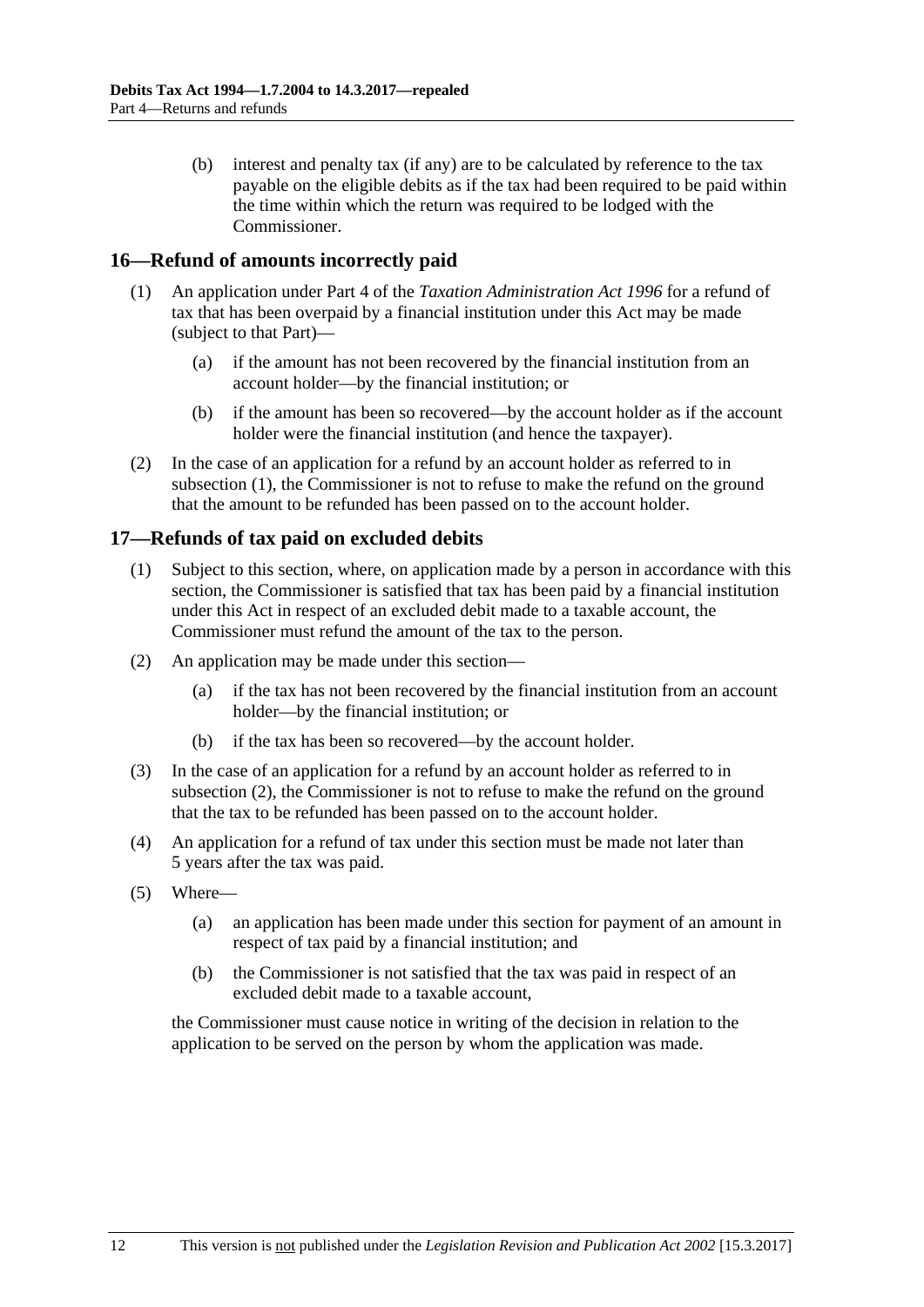# <span id="page-12-0"></span>**Part 8—Miscellaneous**

#### <span id="page-12-5"></span><span id="page-12-1"></span>**44—Return in relation to exempt accounts**

- (1) A financial institution must, within 2 months, or such further time as the Commissioner allows, after the end of each calendar year, lodge with the Commissioner a return relating to all exempt accounts kept with the financial institution during the year concerned.
- (2) A return required to be lodged by a financial institution under [subsection](#page-12-5) (1) must be—
	- (a) if the Commissioner agrees to the return being in the form of a disc, tape or other device from which information required by the Commissioner to be contained in the return is capable of being reproduced—in that form; or
	- (b) in any other case—in writing in accordance with a form approved by the Commissioner and containing such particulars as are required by that form.
- (3) A return is not required under this section in relation to the 2006 calendar year or a later calendar year.

#### <span id="page-12-2"></span>**53—Regulations**

- (1) The Governor may make regulations, not inconsistent with this Act, for or with respect to any matter that by this Act is required or permitted to be prescribed or that is necessary or convenient to be prescribed for carrying out or giving effect to this Act.
- (2) A regulation may create an offence punishable by a fine not exceeding \$750.

#### <span id="page-12-6"></span><span id="page-12-3"></span>**54—Repeal**

- (1) The Governor may, by proclamation, fix a date for the repeal of this Act.
- (2) On the date fixed under [subsection](#page-12-6) (1), this Act is repealed.

# <span id="page-12-4"></span>**Schedule—Amount of tax**

| Column 1<br>Range of amounts of taxable debits or eligible debits | Column 2<br><b>Amount of tax</b> |
|-------------------------------------------------------------------|----------------------------------|
| Not less than \$1 but less than \$100                             | 30 cents                         |
| Not less than \$100 but less than \$500                           | 70 cents                         |
| Not less than \$500 but less than \$5 000                         | \$1.50                           |
| Not less than \$5 000 but less than \$10 000                      | \$3.00                           |
| \$10 000 or more                                                  | \$4.00                           |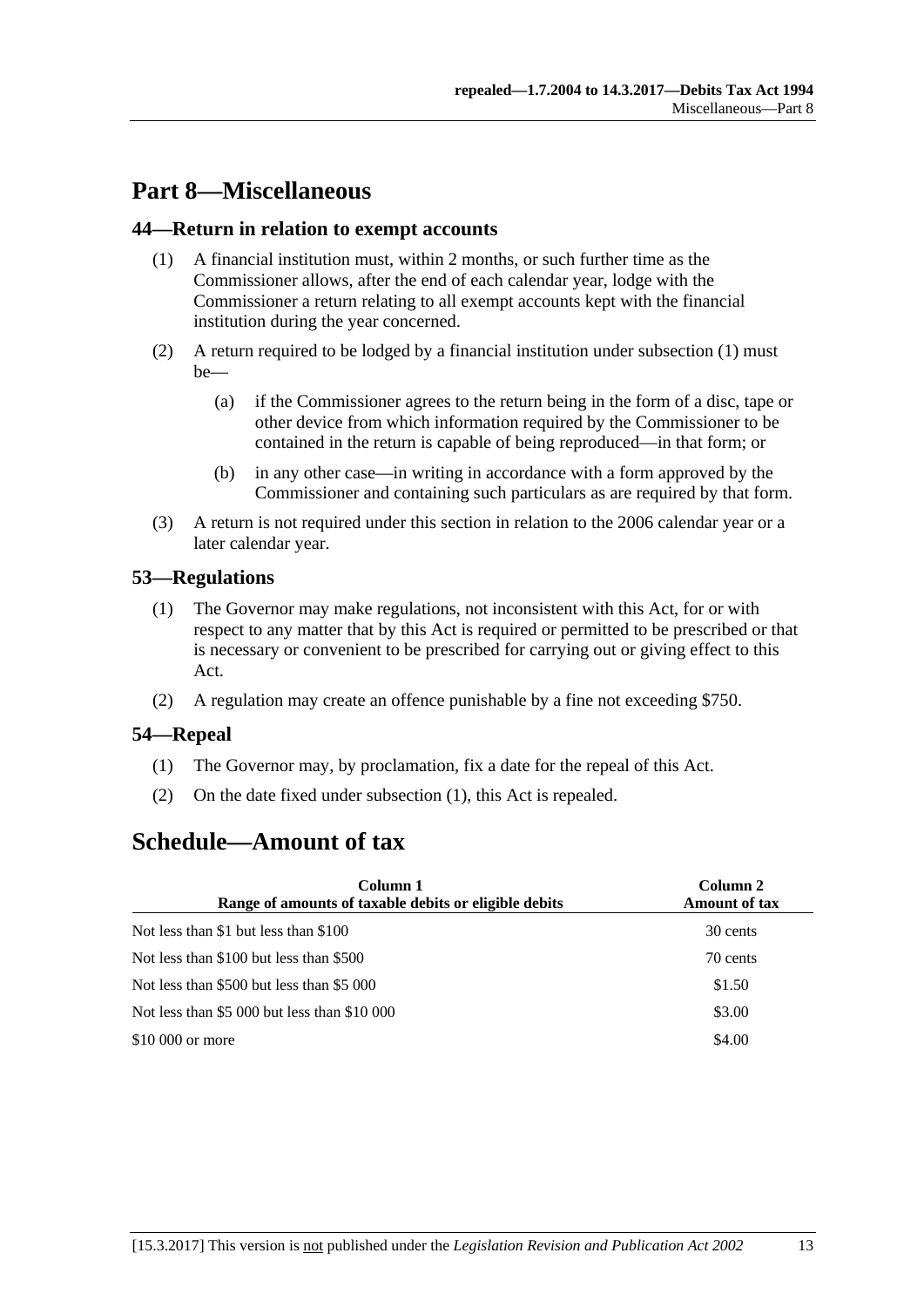# <span id="page-13-0"></span>**Legislative history**

#### **Notes**

- Please note—References in the legislation to other legislation or instruments or to titles of bodies or offices are not automatically updated as part of the program for the revision and publication of legislation and therefore may be obsolete.
- Earlier versions of this Act (historical versions) are listed at the end of the legislative history.
- For further information relating to the Act and subordinate legislation made under the Act see the Index of South Australian Statutes or www.legislation.sa.gov.au.

### **Repeal of Act**

The *Debits Tax Act 1994* was repealed by s 36 of the *Statutes Amendment and Repeal (Simplify) Act 2017* on 15.3.2017.

### **Principal Act and amendments**

| Year | N <sub>0</sub> | Title                                                           | Assent    | Commencement                                                                                                                                                                                                                            |
|------|----------------|-----------------------------------------------------------------|-----------|-----------------------------------------------------------------------------------------------------------------------------------------------------------------------------------------------------------------------------------------|
| 1994 | 13             | Debits Tax Act 1994                                             | 12.5.1994 | $1.7.1994$ : s 2                                                                                                                                                                                                                        |
| 1996 | -82            | <b>Statutes Amendment (Taxation</b><br>Administration) Act 1996 | 5.12.1996 | Pt 2 (ss $4-17$ ) and Sch cl $1-1.1.1997$<br>(Gazette 19.12.1996 p1924)                                                                                                                                                                 |
| 1999 | 41             | Statutes Amendment (Financial<br><i>Institutions</i> ) Act 1999 | 5.8.1999  | Pt 2 (ss 4 & 5)-1.12.1998: s 2                                                                                                                                                                                                          |
| 2001 | 23             | <b>Statutes Amendment (Corporations)</b><br>Act 2001            | 14.6.2001 | Pt 13 (s $72$ )—15.7.2001 (being the day on<br>which the <i>Corporations Act 2001</i> of the<br>Commonwealth came into operation:<br>Commonwealth of Australia Gazette No.<br>S 285, 13 July 2001) (Gazette 21.6.2001<br><i>p</i> 2270) |
| 2004 | 21             | Statutes Amendment (Budget 2004)<br>Act 2004                    | 1.7.2004  | Pt 2 (ss $4-7$ )-1.7.2004: s 2(1)                                                                                                                                                                                                       |

### **Provisions amended**

Entries that relate to provisions that have been deleted appear in italics.

| Provision       | How varied                                                            | Commencement |
|-----------------|-----------------------------------------------------------------------|--------------|
| Long title      | substituted by $82/1996$ s 4                                          | 1.1.1997     |
| Pt <sub>1</sub> |                                                                       |              |
| s <sub>2</sub>  | omitted under Legislation Revision and<br><b>Publication Act 2002</b> | 1.7.2004     |
| s <sub>3</sub>  |                                                                       |              |
| s(3(1))         |                                                                       |              |
| account         | amended by $41/1999$ s $4(a)$                                         | 1.12.1998    |
|                 | paragraph (b) deleted by $41/1999$ s $4(b)$                           | 1.12.1998    |
|                 | account transaction paragraph (b) deleted by $41/1999$ s $4(c)$       | 1.12.1998    |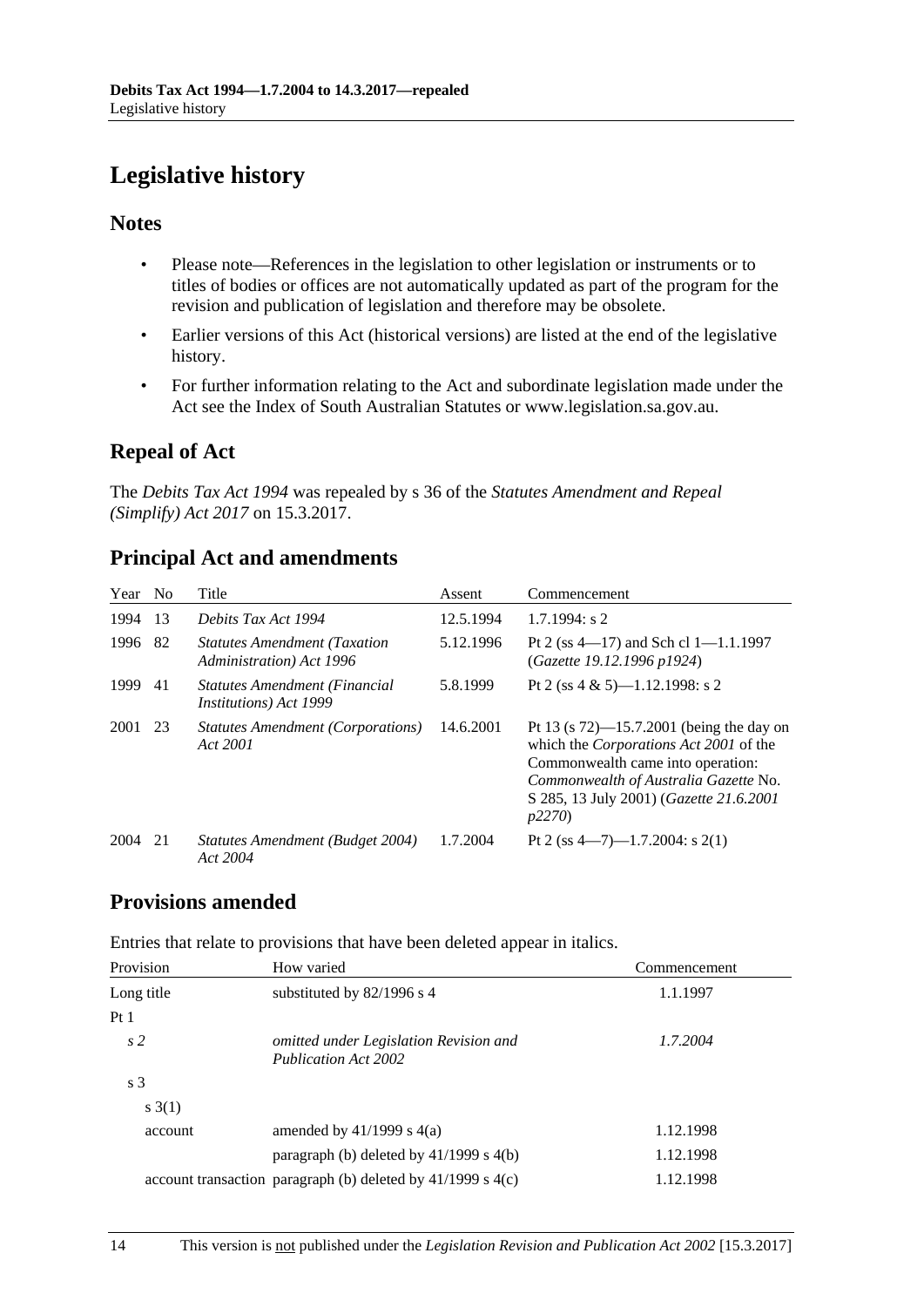| assessment         | substituted by $82/1996$ s $5(a)$                       | 1.1.1997  |
|--------------------|---------------------------------------------------------|-----------|
| bank               | deleted by $41/1999 s 4(d)$                             | 1.12.1998 |
| cheque             | substituted by $41/1999$ s $4(e)$                       | 1.12.1998 |
| Commissioner       | substituted by $82/1996$ s $5(b)$                       | 1.1.1997  |
| excluded debit     | amended by 82/1996 Sch cl 1                             | 1.1.1997  |
|                    | amended by $41/1999$ s $4(f)$                           | 1.12.1998 |
| exempt debit       | amended by $41/1999$ s $4(g)$                           | 1.12.1998 |
|                    | financial institution substituted by $41/1999$ s $4(h)$ | 1.12.1998 |
| incomplete         | amended by $41/1999$ s $4(i)$                           | 1.12.1998 |
| institution        | non-bank financial deleted by $41/1999 s 4(j)$          | 1.12.1998 |
| officer            | deleted by $82/1996$ s $5(c)$                           | 1.1.1997  |
| payment order      | deleted by $41/1999 s 4(k)$                             | 1.12.1998 |
| taxable debit      | amended by 21/2004 s 4                                  | 1.7.2004  |
| s(2)               | amended by 23/2001 s 72                                 | 15.7.2001 |
| $s \frac{3}{5}$    | deleted by $82/1996 s 5(d)$                             | 1.1.1997  |
| $s \frac{3(7)}{2}$ | amended by 82/1996 s 5(e), (f)                          | 1.1.1997  |
| $s \frac{3(8)}{8}$ | deleted by 82/1996 s $5(g)$                             | 1.1.1997  |
| $s \; 3(9)$        | amended by 41/1999 s 4(1)                               | 1.12.1998 |
| $s \frac{3}{10}$   | deleted by $82/1996 s 5(h)$                             | 1.1.1997  |
| s <sub>5</sub>     | substituted by 82/1996 s 6                              | 1.1.1997  |
| s 5A               | inserted by 21/2004 s 5                                 | 1.7.2004  |
| $ss 6$ and $7$     | deleted by $82/1996 s 6$                                | 1.1.1997  |
| Pt 2               |                                                         |           |
| s <sub>8</sub>     |                                                         |           |
| s(2)               | amended by 41/1999 s 5                                  | 1.12.1998 |
| s 9                | amended by 82/1996 Sch cl 1                             | 1.1.1997  |
| Pt 3               |                                                         |           |
| s 11               | substituted by 82/1996 s 7                              | 1.1.1997  |
| s 12               |                                                         |           |
| 12(2)              | substituted by 82/1996 s 8                              | 1.1.1997  |
| s 13               |                                                         |           |
| s 13(4)            | amended by $82/1996$ s $9(a)$                           | 1.1.1997  |
| s 13(5a)           | inserted by $82/1996$ s $9(b)$                          | 1.1.1997  |
| s 13(6)            | amended by 82/1996 Sch cl 1                             | 1.1.1997  |
| s 14               |                                                         |           |
| s 14(1)            | amended by 82/1996 Sch cl 1                             | 1.1.1997  |
| Pt 4               |                                                         |           |
| heading            | substituted by 82/1996 s 10                             | 1.1.1997  |
| s 15               |                                                         |           |
| s $15(1)$ —(3)     | amended by 82/1996 Sch cl 1                             | 1.1.1997  |
| s 15(3a)           | inserted by 82/1996 s 11                                | 1.1.1997  |
| s 16               | substituted by 82/1996 s 12                             | 1.1.1997  |